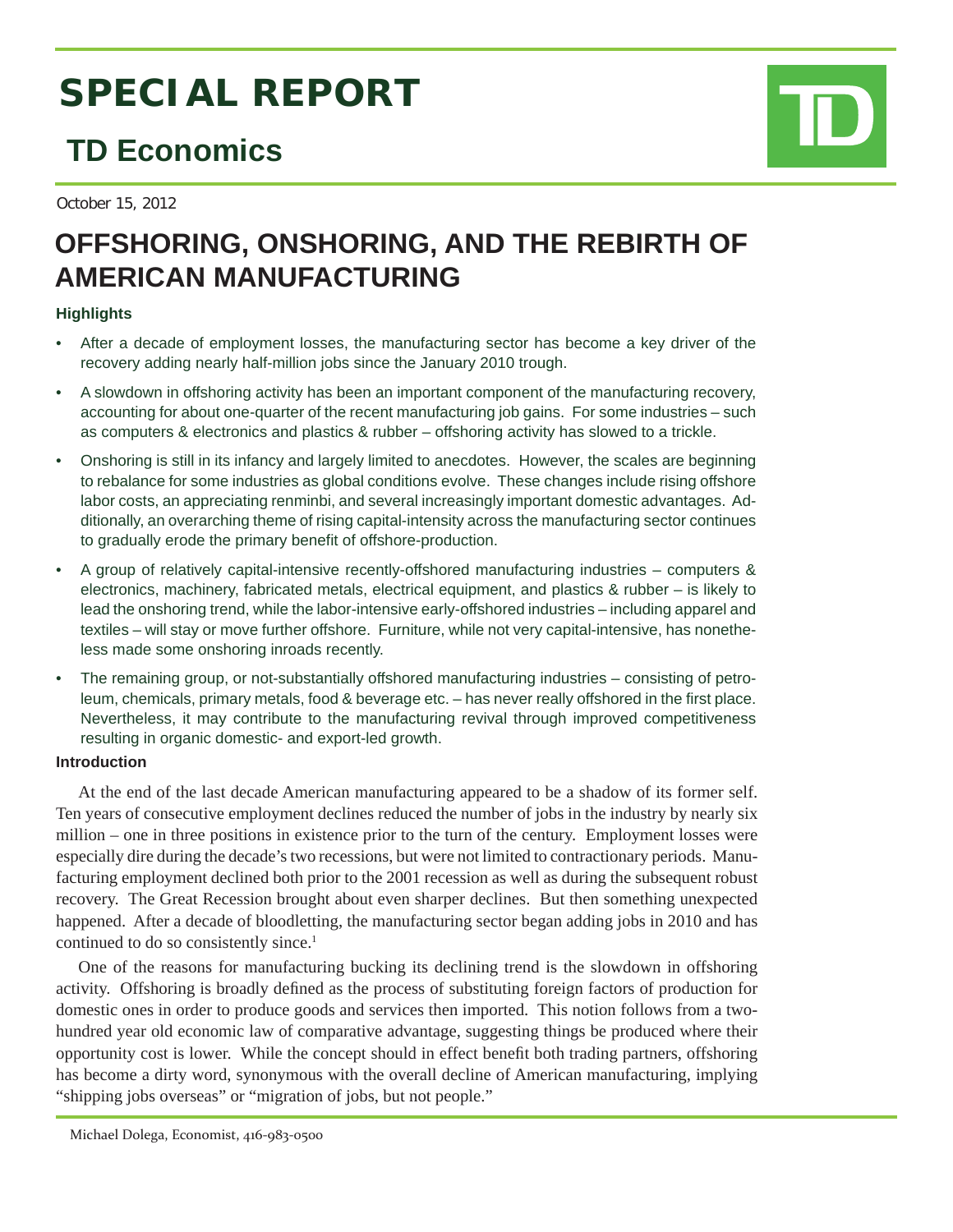

In this report we argue that offshoring activity – having peaked in the middle of the last decade – decelerated recently as its appeal began to wane. Moreover, we estimate this slowdown accounts for 56,000, or about one-quarter of manufacturing jobs created in the past year. The appeal of offshoring has been gradually eroding due to a myriad of factors including rapidly rising wages abroad, an appreciating renminbi, and volatile transportation costs. Furthermore, offshoring advantages are being increasingly undermined by domestic benefits stemming from intellectual property protection, flexibility of tighter supply chains, trend toward mass-customization, and access to less expensive natural gas from shale formations across the United States.

For select industries – like computers & electronics and plastics & rubber – the offshoring tide appears to have ebbed altogether, with growth of domestic production matching net import growth. In fact, some U.S. firms have already decided to re-establish or expand production at home. This relatively recent phenomenon – coined by various terms

#### **Box 1: Behind the Scenes**

Below we clarify a number of concepts relevant to this report. Firstly, while the tradable category is no longer limited to "things you can put in a box and ship" with numerous services being offshored and onshored, the focus of this report will be on manufactured goods only, as it is the sector which appears to be benefitting most from the slowdown in offshoring activity. Secondly, while the arguments of the report can be extended to developing countries more broadly, the examples will largely concentrate on China, or more formally, the People's Republic of China, given its status as a de facto offshoring destination for more than a decade, and the sheer magnitude of its trade linkages with the United States. Thirdly, onshoring and offshoring are two sides of the same coin, with onshoring merely the opposite of offshoring. Having said that, increased offshoring activity may lead to actual job cuts in America, but could also manifest itself only through "the absence of domestic job gains" alongside increased domestic consumption. Lastly, on/offshoring is defined in net terms, with jobs lost to offshoring for import-substitution purposes subtracted from jobs related to producing goods destined for export to China. According to this definition, an industry would be considered more highly offshored the more negative its job on/offshoring level. In the same vein, an industry with a positive job on/offshoring level would be a net onshorer, with more jobs supporting exports to China than were lost to Chinese imports.



#### *Source:* Census Bureau, TD Economics

such as onshoring, reshoring, inshoring, or backshoring – has come to embody a sense of rebirth, or renaissance, of American manufacturing. But while the pioneering announcements of reshoring have grabbed headlines, evidence remains largely anecdotal, with signs of en masse industry onshoring yet to emerge. Having said that, we believe that some industries may be primed for a comeback home<sup>2</sup> over the coming decade. However, these industries tend to be more capital-intensive with any future contribution to overall employment expected to be somewhat muted. In other words, jobs that will come back are not the same jobs that were lost. Moreover, the near six million positions eliminated during the last decade are unlikely to be fully made up – at least not in the foreseeable future.

#### **Made in China no longer just toys and clothing**

In the early eighties, China developed a toehold in the American consumer market through low-valued, labor intensive goods – such as clothing and toys. This was facilitated through tariff reductions stemming from the U.S. reinstating China's Most Favorable Nation (MFN) trade status.<sup>3</sup> Trade accelerated further with the establishment of export-oriented Special Economic Zones (SEZ) and Coastal Development Areas by Chinese authorities. These regions were designed to encourage foreign direct investment through generous tax incentives, limited regulation, access to cheap industrial land and transport infrastructure, and an abundant and flexible low-wage labor force.

 The subsequent era of rapid economic development, coupled with transfers of knowledge and technology, allowed developing world manufacturers to move up the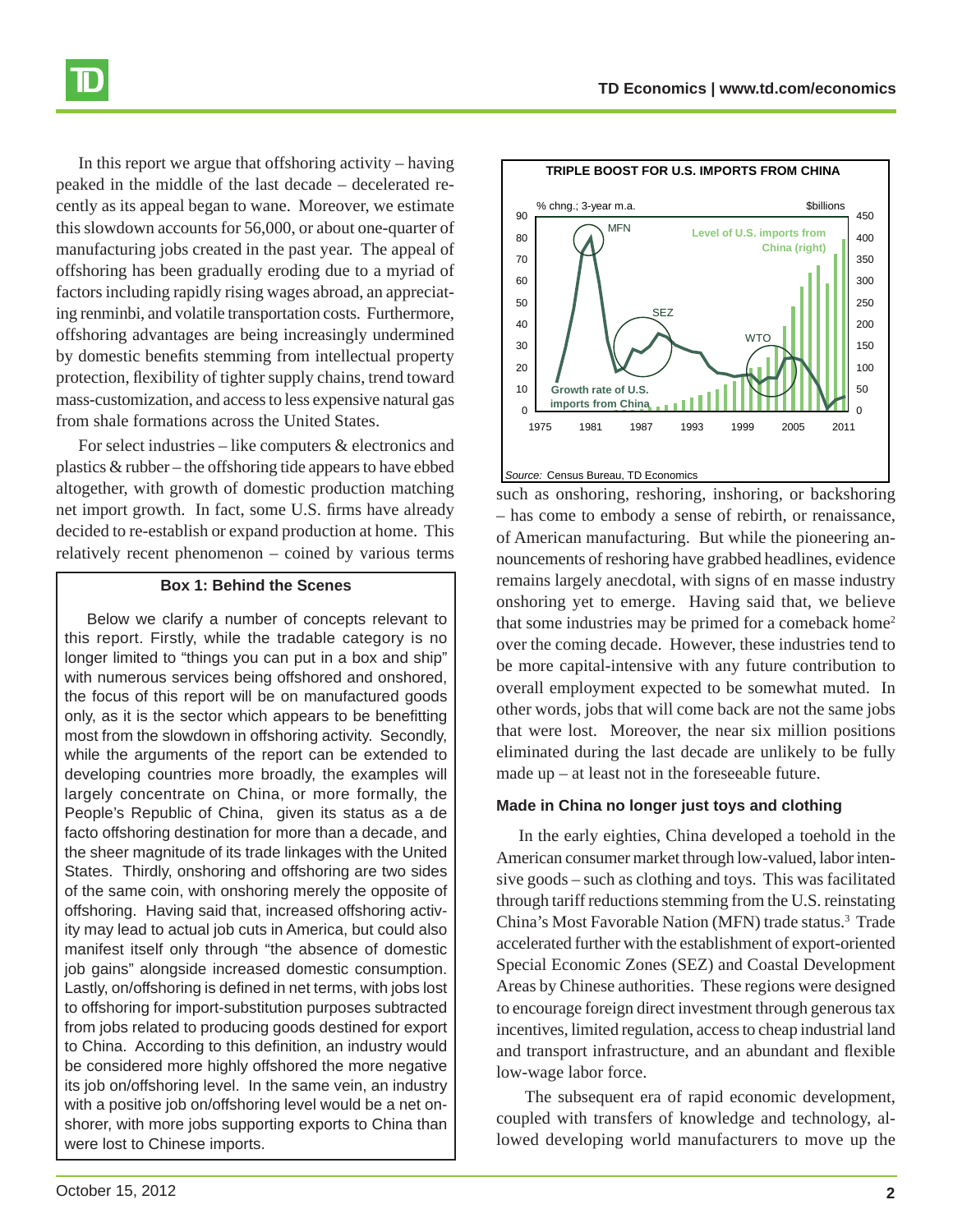

value-added chain and compete in a wider range of products with American-based producers. Still, by the mid-90's, 60% of all imports from China consisted of just clothing and toys, with just 25% in the higher value-added categories such as machinery, electrical equipment, and computers & electronics. By the turn of the century, these shares were nearly equalized at 42% and 38%, respectively, and continuing to shift toward higher value-added goods.

At this point, domestic economic conditions intersected with international developments making it increasingly difficult for U.S.-based manufacturers to compete in the absence of finding cheaper production methods. In 2001, tariffs were reduced with China's accession to the World Trade Organization (WTO).<sup>4</sup> This helped to feed into rapid Chinese growth in an expanding range of industries, alongside the ongoing transfer of more advanced technologies and improvements in transportation and telecommunication techniques. In the face of low-cost competition in an expanding range of products, America's manufacturers were left with few options. Unless they were able to boost productivity or move into niche markets, they often had to shift some or all of their production offshore. This was especially true in the wake of the recovery from the 2001 recession, with many operations downsized or shuttered during the recession expanded offshore instead. We estimate that this trend peaked around mid-decade, as recovering domestic demand was increasingly satiated through imports, resulting in a recovery completely devoid of a cyclical manufacturing employment rebound.

The remainder of the decade saw manufacturing imports from China surge threefold. Furthermore, computers

& electronics, including advanced technology products, grew at an astounding pace and became China's top export to the U.S. by a wide margin. At the same time, domestic manufacturing employment continued to dwindle, before finding its footing at the onset of this decade.

#### **Sizing up job offshoring**

Of the 5.3 million manufacturing jobs lost since the turn of the century, we estimate that roughly 1 million were from the direct effects of offshoring to low-cost China. However, you won't find this estimate in any formal data sets. Official figures on jobs lost to offshoring are limited and consist of the Mass Layoff Statistics from the Bureau of Labor Statistics. These numbers suggest that between 2004 and 2010, about 75,000 manufacturing jobs were moved outof-country. Additionally, in the 2000-03 period, offshoring amounted to about 55,000 lost manufacturing positions. While these two numbers are not strictly additive, due to methodology differences in the survey,<sup>5</sup> they suggest the consequence of offshoring was limited. However, these statistics grossly underestimate the full impact because they do not account for layoffs that eliminated less than 50 positions, businesses which downsized or closed outright due to offshore competition without offshoring operations themselves, or indirect impacts of suppliers downsizing or closing because their main client offshored.

In order to capture these dynamics we develop an inhouse monthly-frequency measure of on/offshoring based on trade flows and domestic industrial production data. This measure, designed as a proxy for the number of jobs offshored (and onshored) is timely as it becomes available as

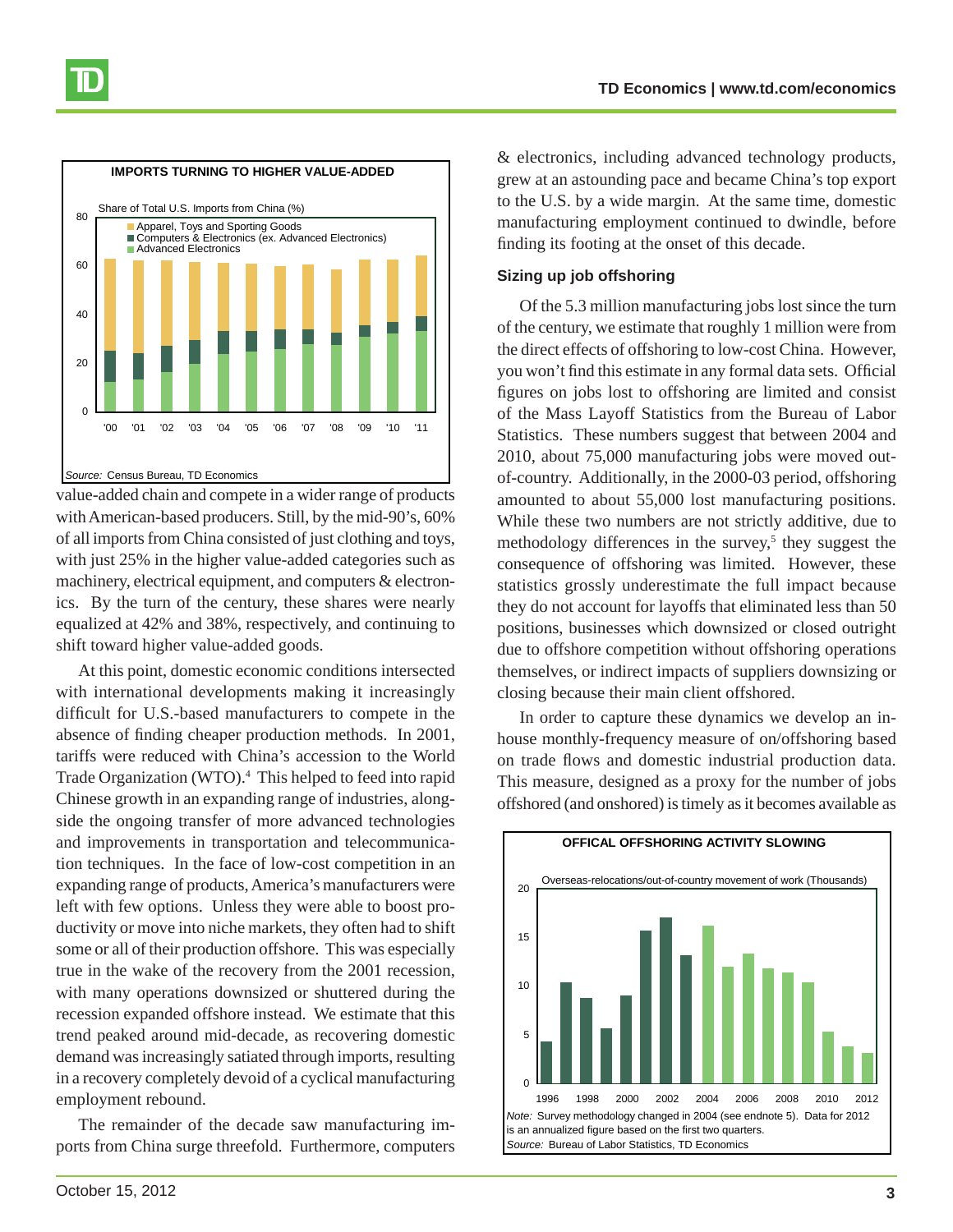

trade data is released. The methodology behind developing the measure is described in greater detail in the appendix.

When discussing offshoring it is important to consider both sides of the coin. For instance, offshoring is typically viewed as the substitution of domestic production by imports. But, by the same token, a number of American jobs are directly involved in making products destined for abroad – U.S. exports to China can be thought of as offshoring of Chinese jobs to America, or U.S. onshoring. Therefore, to get the true picture of offshoring, we net off<sup>6</sup> this influence by subtracting jobs lost to import offshoring from jobs sustained by exports. This measure, referred to as the job net-on/offshoring level, or simply job net-onshoring level, will be negative for net-offshorers and positive for net-onshorers. Also, our estimates are intended to quantify direct manufacturing job losses only, and do not account for the spillover effects to other sectors of the economy. However, this shortfall may be offset by industry-based estimates not accounting for aggregate sector productivity gains, accruing from offshoring or trade, and manifested in the changing composition of domestic manufacturing.7

The numbers, presented in detail in the appendix table, suggest that by the end of 2000, the level of imports from China already accounted for about 560,000 lost manufacturing jobs. At the same time, about 52,000 domestic manufacturing jobs were needed to support the production of exports to China. Hence, the net job onshoring level as of December 2000 was -507,000 equivalent domestic positions, or nearly half-million net jobs offshored. This amounted to approximately 3% of U.S. manufacturing production. The net onshoring level remained largely un-

changed during the 2001 recession, before tripling during the subsequent recovery. Net offshoring activity averaged about 156,000 jobs per year between 2004 and 2007 and peaked at just under 200,000 jobs per year. In total, the number of jobs offshored due to imports from China between 2001 and mid-2012 is estimated at 1.16 million, or less than a quarter of the manufacturing job losses sustained in that period. At the same time, about 123,000 new jobs were created to support the growing exports to China, reducing the offshoring job losses to a net of approximately one million.<sup>8</sup>

#### **Clothes do offshoring make... and computers do too**

Let us now consider the net-offshoring impact on individual industries. As of the end of 2000, approximately 324,000, or nearly two out of every three jobs already netoffshored to China were in four of the lowest value-added sectors. These were the first to be offshored in the eighties and nineties. This early-offshored manufacturing industry (EOMI) group consists of apparel, textiles, furniture and other miscellaneous products.9 The loss of jobs to Chinese net-offshoring from this group of labor-intensive industries amounted to 592,000 (of the one million tally) in the subsequent twelve years. The brunt of the losses – roughly half-million – was incurred by the apparel industry, which is the least-productive of all manufacturing industries at less than half of average sector productivity.

The remaining 427,000 net-offshored jobs over the past twelve years were in a category we refer to as the recentlyoffshored manufacturing industries, or ROMIs. This group consists of computers & electronics, fabricated metals, electrical equipment, machinery, and plastics & rubber prod-

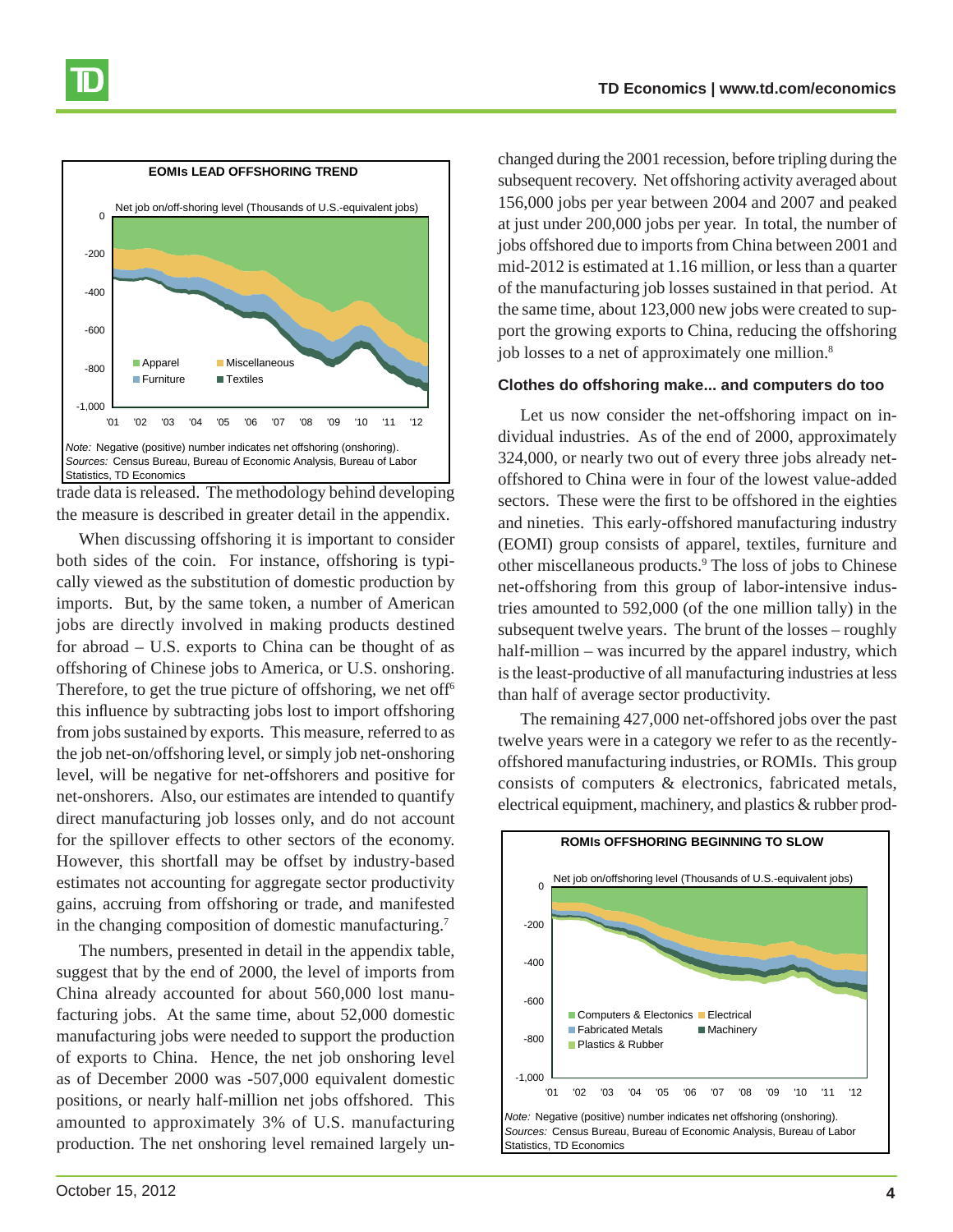

ucts. The computer & electronics industry is of particular importance, as it alone net-offshored nearly 278,000 jobs, or about 40% of the job losses sustained in that industry since 2001. The remaining nine industries contributed negligible amounts to the net-offshore tally. We refer to this group as not-substantially offshored manufacturing industries (NSOMIs). Within this group, minor net-offshoring in nonmetallic minerals, printing, and wood industries is largely balanced by net-onshoring in transportation equipment and primary metals.

Just to show that it's not all a one-way street, industries such as transport equipment and primary metals substantially reduced their net-offshoring vis-à-vis the rest of the world (RoW) during the same period, contributing an equivalent of over one-hundred thousand jobs.10

#### **Others were not immune to China either**

Although our discussion in this report is focused solely on American jobs lost to offshoring to China, we couldn't help but notice interesting trade patterns with RoW. It was not just America that shipped production (and hence jobs) to China. China's comparative advantages also drew jobs away from other countries, particularly within broader Asia. For instance, in the case of computers & electronics, furniture, and textile industries, increased U.S. imports from China merely substituted for imports from elsewhere. In fact, total U.S. *import-related worldwide offshoring* in the computers & electronics industry is nearly identical in number to what it was over a decade ago, with approximately 900,000 jobs offshored for computers & electronics imports. Thus, while U.S. electronics imports from China rose, the RoW imports

declined, with China in effect pulling export-production from other countries such as Japan, Korea, Taiwan, etc. Moreover, China's competitive advantage in computers & electronics crowded-out U.S. electronics exports to RoW, rendering China a de facto global electronics manufacturing hub. Hence, job losses sustained over the past decade in the U.S. computers & electronics industry *were not due to increased U.S. imports, but rather decreased U.S. exports* of computers & electronics worldwide.

#### **Slowing offshoring contributing to job growth**

The good news is that net-offshoring activity to China appears to have decelerated in recent months to about 100,000 jobs lost per year, with the majority of the current activity in the apparel industry. This figure is approximately 56,000 job losses per year lower than during the 2004-07 period of substantial net-offshoring activity. The number is further confirmed by regression analysis over the last decade, controlling for business cycles. This leads us to conclude that about one-quarter of the 200,000 job gains in the past year can be attributed to the slowing net-offshoring trend to China. Furthermore, we believe this slowdown in netoffshoring is not a one-off impact that the industry 'lucked' into, but rather the beginning of a more persistent trend, as offshoring becomes less attractive.

#### **Offshoring looses some appeal**

In the past two decades, the world economy has undergone a significant transformation, as economies evolved and trade expanded. Recessions, oil shocks, technological advances and the rapid expansion in the emerging world

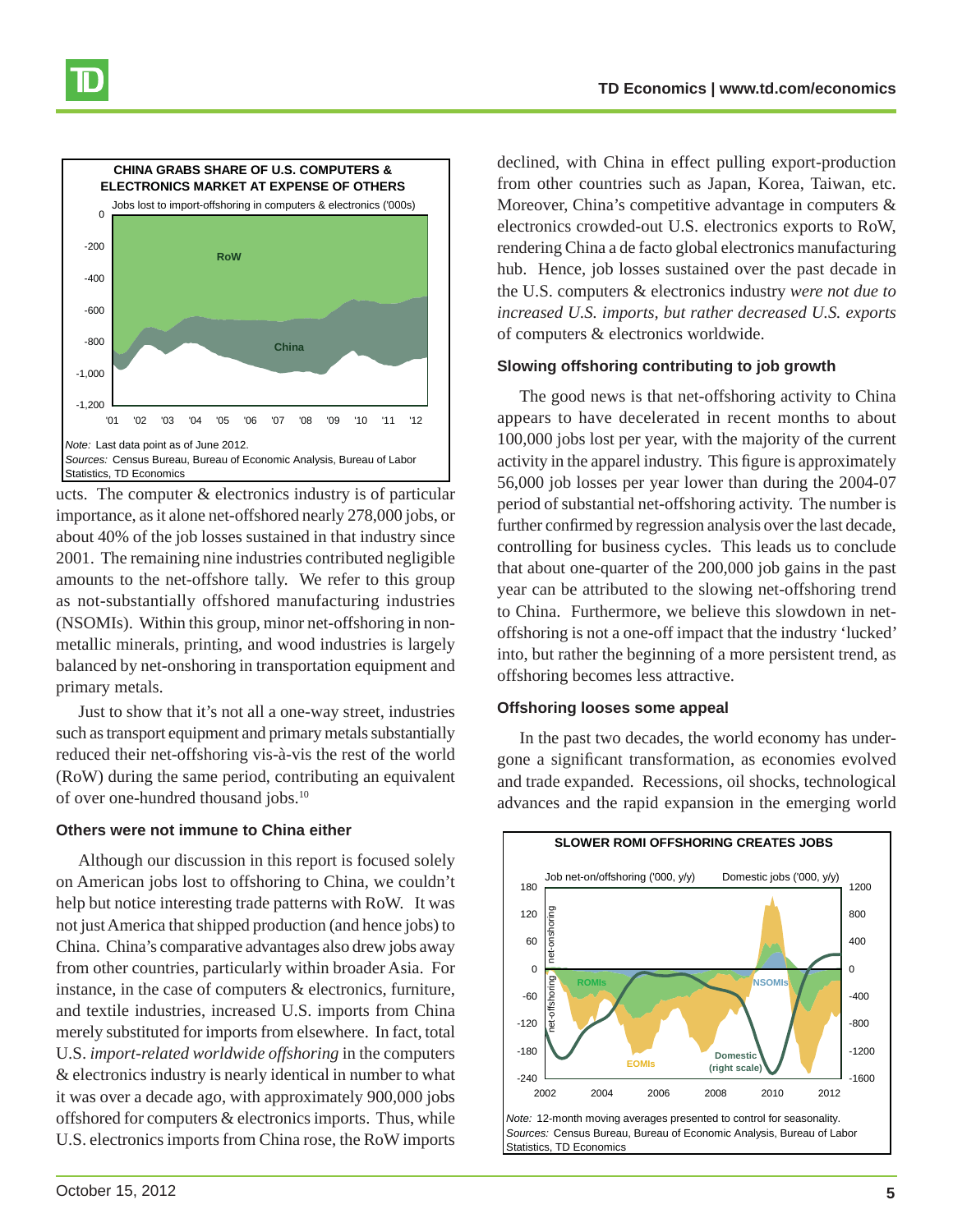

have changed the playing field for businesses. Cost-benefit analysis of domestic versus overseas production – once a 'no brainer' for many firms – has become more complex. The subsequent paragraphs outline some of the factors that are providing American manufacturing with a competitive edge, and may end up tipping the scales for some previously offshored industries.

#### **i. I Robot**

Wages in developing countries are rising at a considerable speed. At the turn of the century, average Chinese manufacturing wages were roughly one-fortieth of their American counterparts. Since then, wage inflation in China averaged 12.8%, or more than triple the pace in the United States, with Chinese manufacturing wages rising to about one-tenth of their U.S. equivalent this year. Wage gains have continued to accelerate in recent years in the coastal, and more-recently, interior labor markets. Moreover, rapid wage increases are likely to continue at a 15-20% clip in the coming years. At this pace, the share of Chinese to U.S. manufacturing wages will rise to a non-negligible 15% of American wages by 2015 and the gap is expected to narrow through the foreseeable future. Furthermore, this aggregate ratio likely understates the true figure, as it does not account for compositional differences between the Chinese and U.S. industries. Since China produces a far larger share of lowwage products than the U.S., industry-specific comparisons are more relevant. For instance, all-in wages in coastal areas of China specializing in computers & electronics and transportation equipment production may approach one-quarter of wages in southern U.S. by 2015.11





More importantly, labor productivity growth in China has not kept pace with the rapidly increasing wages. This has led Chinese unit labor costs (ULC) to double between 2001 and 2011. In contrast, the U.S. economy experienced a rise in ULC of less than 10% in the same time period.

The shrinking wage gap will impact both highly labor-intensive industries as well as ones which are more technologically advanced, but the outcomes are likely to differ. Rising Chinese costs will motivate labor-intensive firms to further maximize productivity (leading sometimes to sweatshoptype activity given their low-technology processes) or seek ever cheaper labor markets elsewhere. Industries affected are likely in the EOMI group of apparel, other miscellaneous goods, textiles, and to lesser extent, furniture. Due to their labor-intensity, wages will continue to be a key determinant of location, with production likely continuing in low-cost countries. Rising labor costs in coastal China will not result in any significant shift towards onshoring, and are instead likely going to push them further inland, or further offshore to Vietnam, Indonesia, Cambodia, etc.

On the other hand, the more capital-intensive industries part of the ROMI group – like computers  $\&$  electronics, machinery and electrical equipment – may attempt to add capital to increase productivity. Already, some firms have announced plans<sup>12</sup> to replace part of their Chinese workforce by robots over the next several years as wage hikes make automation increasingly affordable. But, this trend will only serve to make these industries less labor-intensive and thus diminish the benefits of producing offshore in the first place. With industrial land prices higher in parts of China than in southern U.S.<sup>13</sup> and accounting for other costs related to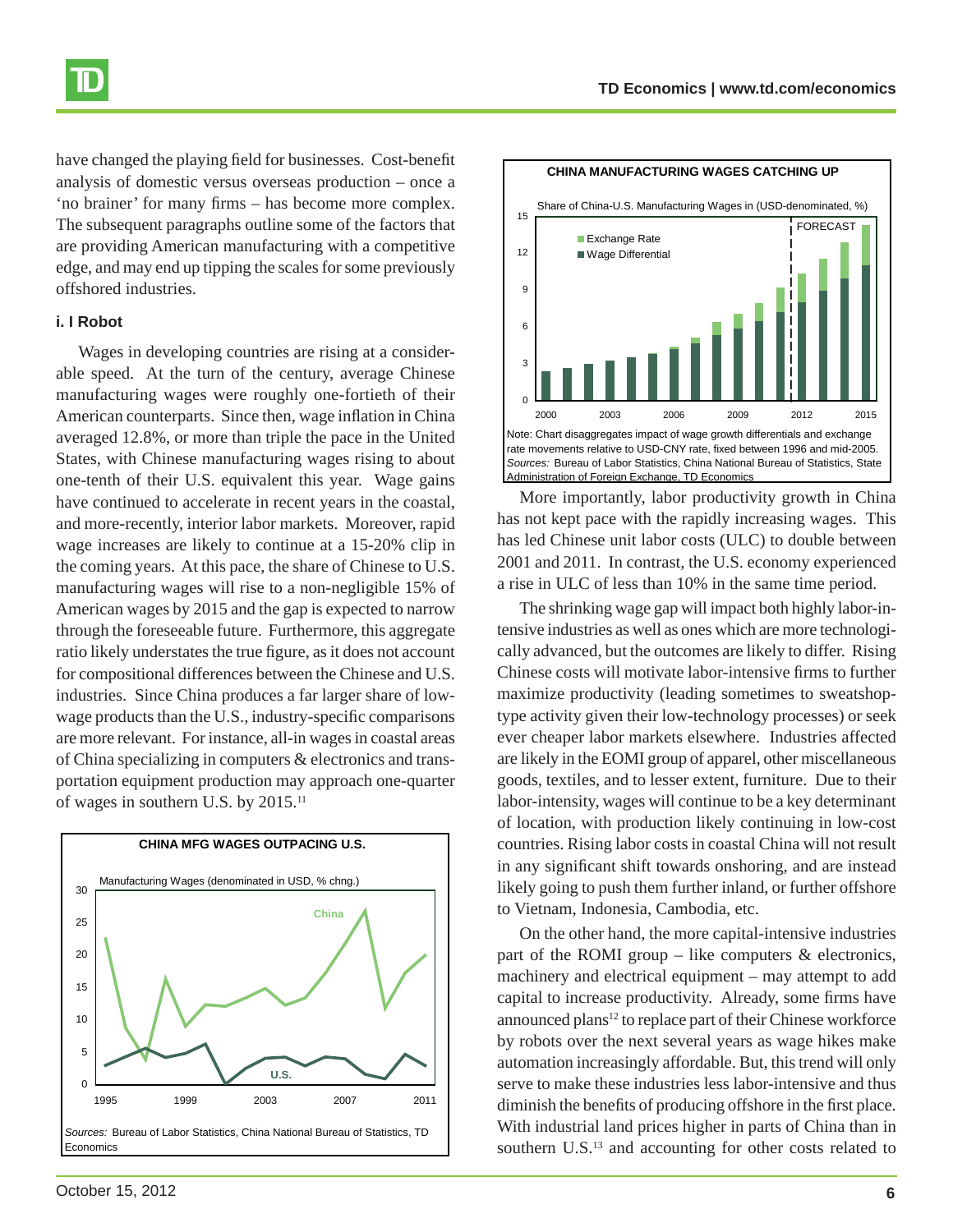offshoring these developments may be enough to start tipping the scales in favor of domestic production.

However, it's important to bear in mind that any tipping of scales is unlikely to bring jobs home of the magnitude in which they were reduced. Increasing capital-intensity has been at the core of manufacturing for decades as a way to boost productivity and competitiveness in the highly tradable sector. The broad trend continues across all manufacturing industries, regardless of the level of offshoring. In the last two decades, as U.S. labor-hours declined by one-third, real capital in the sector rose by 44% while real equipment stock increased by 80%. This staggering deepening of capital is not expected to reverse and should continue unabated as advances in automation are making robots cheaper and enabling them to handle more complex tasks. While this serves to diminish the importance of labor-cost differentials in offshoring decisions, it also means that operations moved back home would equate with fewer workers than those which were initially reduced due to offshoring.

#### **ii. Yuan step at a time**

Currency shifts are also escalating made-in-China costs. Following the effective devaluation of the renminbi in 1994, when the official and swap rates were unified, the yuan was pegged at a rate of 8.3 to the U.S. dollar through June 2005. In the following month, the dollar peg was replaced with a link to a basket consisting of four main currencies: U.S. dollar, euro, yen, and the Korean won; and the yuan allowed to appreciate against it at a measured pace. Since June 2005, the Chinese currency rose versus the greenback by 31% in nominal terms, and nearly 40% in real terms,

**RENMINBI'S NOMINAL APPRECIATION APPARENT MAGNITUDE OF REAL IS LESS CLEAR** 90 100 110 120 130 140 150 160 170 2000 2002 2004 2006 2008 2010 2012 *Sources:* Bureau of Economic Analysis, Bureau of Labor Statistics, China National Bureau of Statistics, TD Economics **Nominal Real (PGDP-based) Real (CPI-based)** Yuan-USD exchange rates (2005Q2 = 100)

significantly augmenting the effective USD-denominated unit labor costs in China.

Still, most estimates based on purchasing power parity peg the renminbi as undervalued. This should put pressure on China to allow continued appreciation of its currency against the greenback, further narrowing future ULC differentials between China and America and weakening the case for offshoring from a labor cost perspective. It is important to note, however, that any impact of real renminbi appreciation should be taken in the context of value-added content, as U.S.-bound Chinese exports typically contain only 20-30% of Chinese content.14 The remainder is raw materials and energy which are effectively shielded from the USD-CNY movements by being produced elsewhere, or denominated in USD. Still, the greenback has fallen vis-à-vis most of its trading partners over the last few years. This makes American producers across all manufacturing industries more competitive in world markets, providing additional incentive for producing at home, with benefits of employment gains especially across the ROMI and NSOMI groups.

#### **iii. Short and lean looking good**

Producing goods thousands of miles from their intended market also embodies costs. Some of these are easily quantifiable such as the cost of freight. For instance, shipping costs increased as much as tenfold between 2002 and 2008. They have since retreated to near record lows under the current global economic backdrop and the increased supply of ships commissioned during boom years. But, the inherent volatility can be costly to firms. Likewise, shipping rates are unlikely to remain at current levels and are expected to



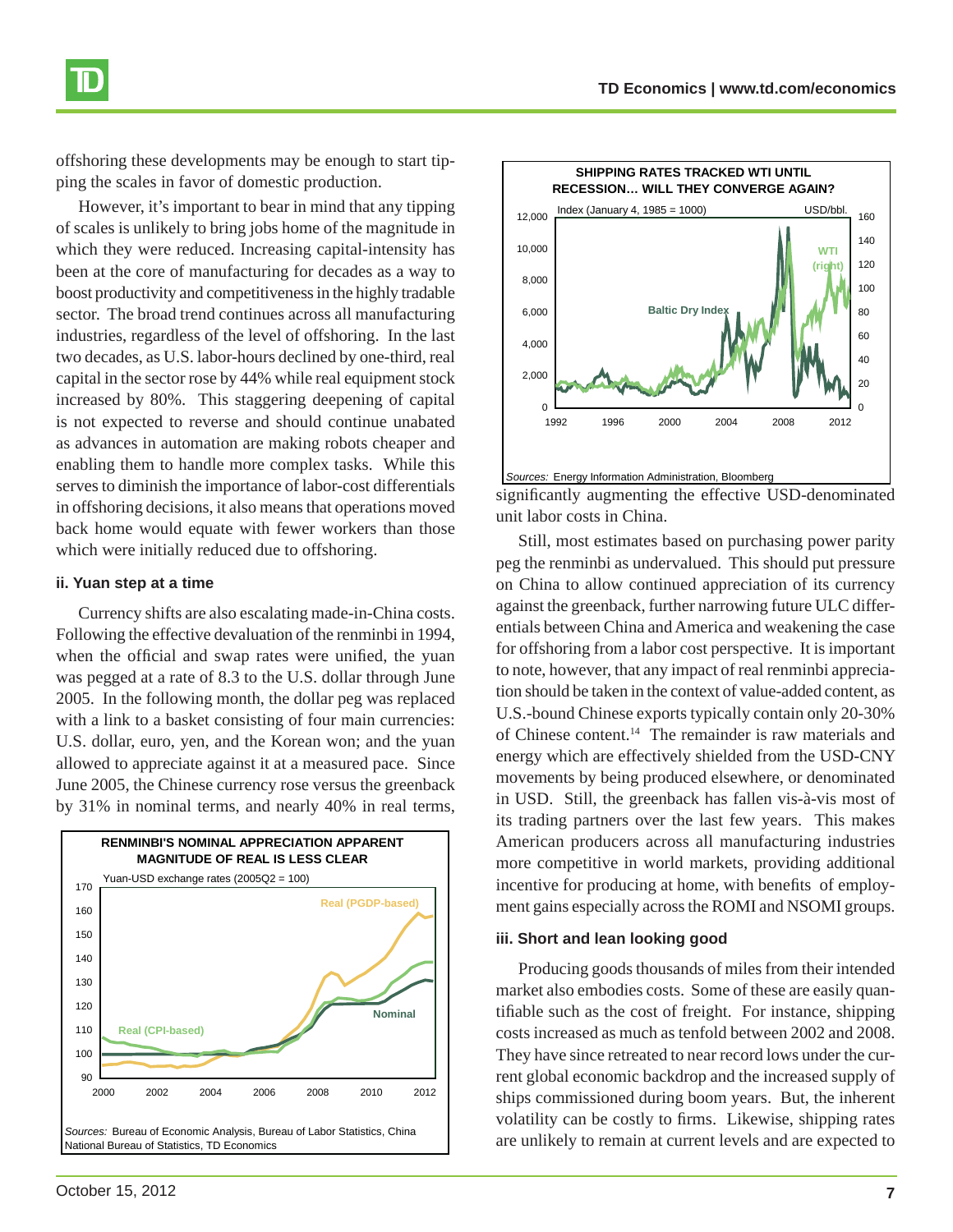

rise when global economic growth accelerates.

However, perhaps more important is that distant shipping routes increase the required size of a firm's inventories tying up valuable capital. This opportunity cost can be especially detrimental for firms that use credit to fund inventories. Credit conditions have eased somewhat since the recession but remain elevated – especially for small and medium-sized businesses. This, in effect, raises the cost of holding inventory, favoring shorter and leaner supply-chains.

Leaner inventories have also proved beneficial for firms which are facing increasing levels of volatility in demand. The oscillating demand picture has resulted from an uneven recovery that has made consumers increasingly cautious. Lean inventories increase flexibility in reacting to changing demand conditions and provide an additional edge to businesses with short lead-time supply chains. The reasons listed above will make production closer to home beneficial for most industries, with the furniture industry, in particular, expected to make some onshore or near-shore inroads given the high weight-to-value of its products and the resulting high relative transport costs.

Another transportation cost, somewhat challenging to calculate, relates to the risks associated with unforeseen events. These can range from delays or damage, through political or labor unrest, to tail-risk events such as natural disasters. While producing at home does not eliminate these risks, it tends to mitigate some of them. Transportation delays are typically shorter and the more direct the journey from factory to market, the less that can typically go wrong. The U.S. is also not immune to natural disasters, but any supply-disruption will likely be at least somewhat offset by some moderation in demand as well as existing inventories. This was highlighted in the Japanese automakers' loss of revenue and market share following the tragic earthquake and tsunami last March, while massive floods in Thailand brought to the forefront the inherent risk of concentrated supply chains.

#### **iv. Mass-production vs. mass-customization**

Firms choosing to offshore production often separate it from research and development and final quality control units. These often remained domestic due to the availability of skilled labor with knowledge of local needs and the overall economy. This business model may be suitable for production of relatively simple products which do not undergo substantial development. But, the trend towards



mass customization requires more agile manufacturing, via flexibility in production and closer ties to research and development (R&D). China's ranks of skilled engineers and scientists are quickly swelling but America still has an advantage on this front, which should entice firms to consider onshoring. Producing at home has an additional advantage of intellectual property (IP) protection, which is severely lacking in China and many other developing nations. There are plenty of anecdotal stories of suppliers turning into competitors, or third parties emerging to produce virtually identical products. These are sometimes blatant copies made in a factory across the street (or the same factory even), often exported alongside the original product at a lower price. Industries that stand to benefit most from IP protection and closer ties with R&D are computers & electronics, as well as machinery, fabricated metals, and electrical equipment.

#### **v. Energy costs falling**

Recent years have yielded advances in hydraulic fracturing or 'fracking' technology resulting in a significant increase in proven natural gas reserves embedded in shale formations across North America. This has led to a sharp divergence of natural gas prices between the U.S. and the rest of the world. Recently, prices in the U.S. were roughly onefourth of the European equivalent, and one-sixth of Japanese LNG imports. While price differentials many not remain so large due to planned LNG export terminals likely narrowing the gap somewhat, its abundance and proximity should continue to prove beneficial for American manufacturers. Cheaper natural gas will have an impact across all industries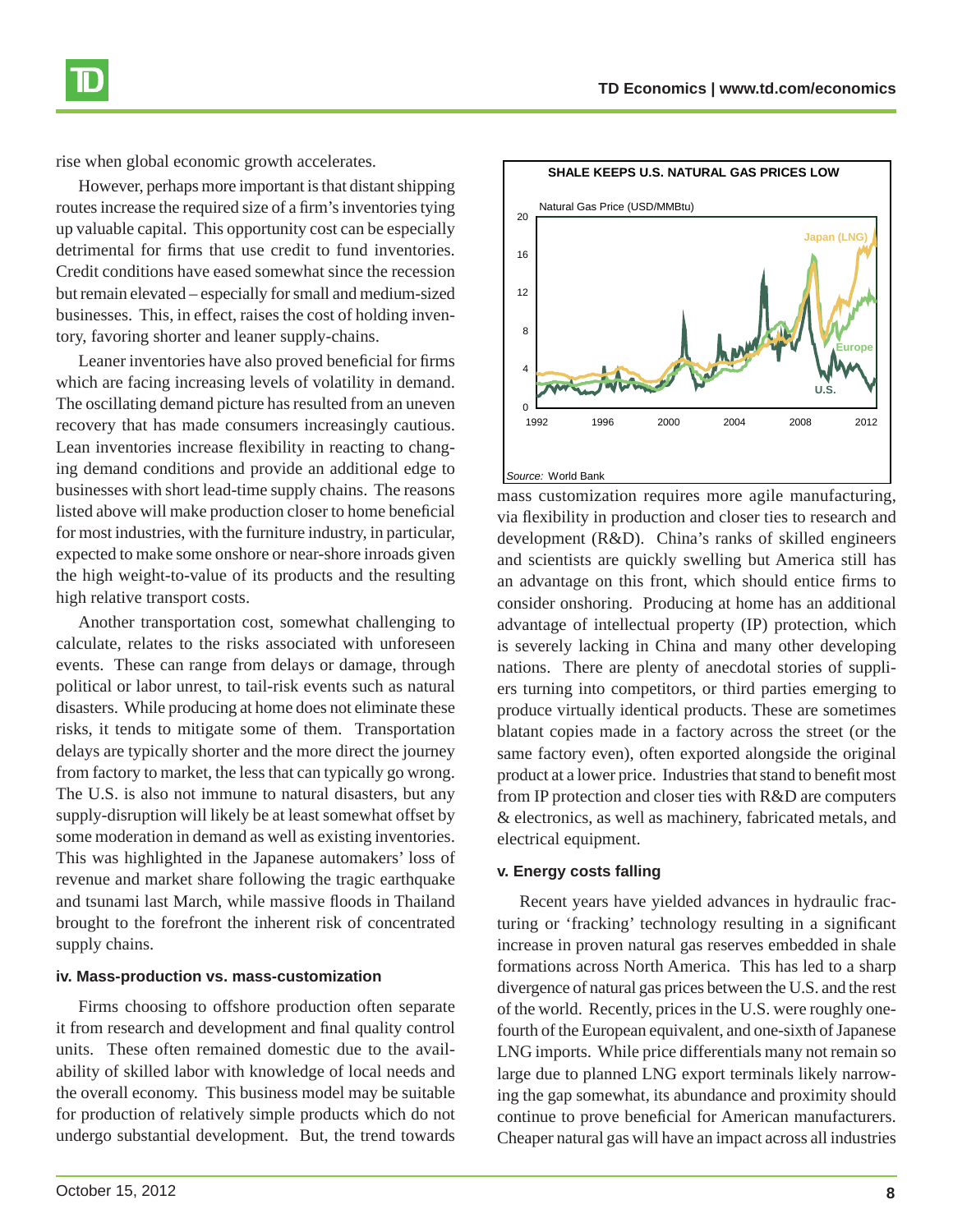by lowering production costs directly – approximately 28% of manufacturing sector energy is derived from natural gas<sup>15</sup> – and indirectly through electricity generation and lower refining costs. Across the entire manufacturing sector it should shave off \$50 to \$80 billion in energy input costs per year. While this amounts to about 2% of total intermediate input costs for U.S. manufacturing, the benefits are actually concentrated amongst several industries. These heavy-users include chemicals (which use it as an energy source but also as a feedstock), petroleum & coal, food & beverage, paper, and primary metals. These NSOMI sectors consume nearly 80% of all natural gas used in the manufacturing sector and stand to gain most in terms of competitive advantage vis-àvis global counterparts.

#### **Benefits will vary by region**

The U.S. manufacturing revival will manifest itself differently across the country, with regional impacts dependent on the size of the manufacturing sector and concentration of individual industries. Growth will manifest itself through organic expansion for domestic- or export-markets, reduction of offshoring activity, or job creation related to onshoring. Whatever the source, choosing to produce domestically will require a globally competitive strategy based on efficient factors of production. Many of the industries flagged earlier for a potential comeback are in the ROMI group and include machinery, fabricated metals, plastics & rubber, and electrical equipment & appliances. They are most likely to position themselves in regions with competitive and flexible labor markets, affordable industrial land and existing transport infrastructure. Many may find them-



selves attracted to existing clusters around metro areas in the Mid-West (machinery), South (electrical), or the Rust-Belt (fabricated metals). Within the TD footprint, Pennsylvania and North Carolina stand to benefit most, with potential upside for South Carolina and Georgia. Already, NCR has moved production of ATMs to Georgia, while Coleman began producing its plastic coolers in Kansas.

On the other hand, the most capital-intensive ROMI group industry – computers  $\&$  electronics – may position itself in regions with close access to top research universities, a highly-skilled workforce, and access to venture capital. California is slated to benefit, while within the TD footprint, the most likely candidates appear to be Massachusetts and New York, with North Carolina also a possibility. Already, GlobalFoundries has opened a semiconductor plant in upstate New York, as part of a joint-venture with IBM.

Not-substantially offshored industries will also benefit, largely from increased export competitiveness resulting from productivity gains, a weaker dollar, and inexpensive natural gas. Regions expected to benefit from shale gas through their manufacturing base are ones which are home to gas intensive industries. These tend to use large quantities of it as energy or feedstocks and include petroleum & coal, chemicals, and primary metals. Their concentration is highest in the Rust-Belt (primary metals), South (petroleum & coal) and across East and Gulf Coasts (chemicals). Within the TD footprint Pennsylvania and West Virginia appear as top candidates. Already, an ethylene-cracker – shuttered as recently as 2009 – is being reopened by Dow Chemical while a new facility is planned by Shell Oil due to the benefit of shale gas access. These facilities will take advantage of gas from the Marcellus shale formation which contains relatively high ethane content. These chemical crackers will convert ethane into ethylene, later used by the plastics & rubber, petrochemical, and agriculture industries. In the interest of space the regional impacts will be explored in greater detail in a future report.

#### **Conclusion**

The resurgence of U.S. manufacturing employment since the trough of the Great Recession has been remarkable. The recent period of robust employment gains has been the longest since the early nineties, with the sector adding nearly half-million jobs since January 2010. Also, the recent pace of job gains in the sector has been highest in fifteen years. While much of the strength has been due to a cyclical rebound, especially in the automotive sector,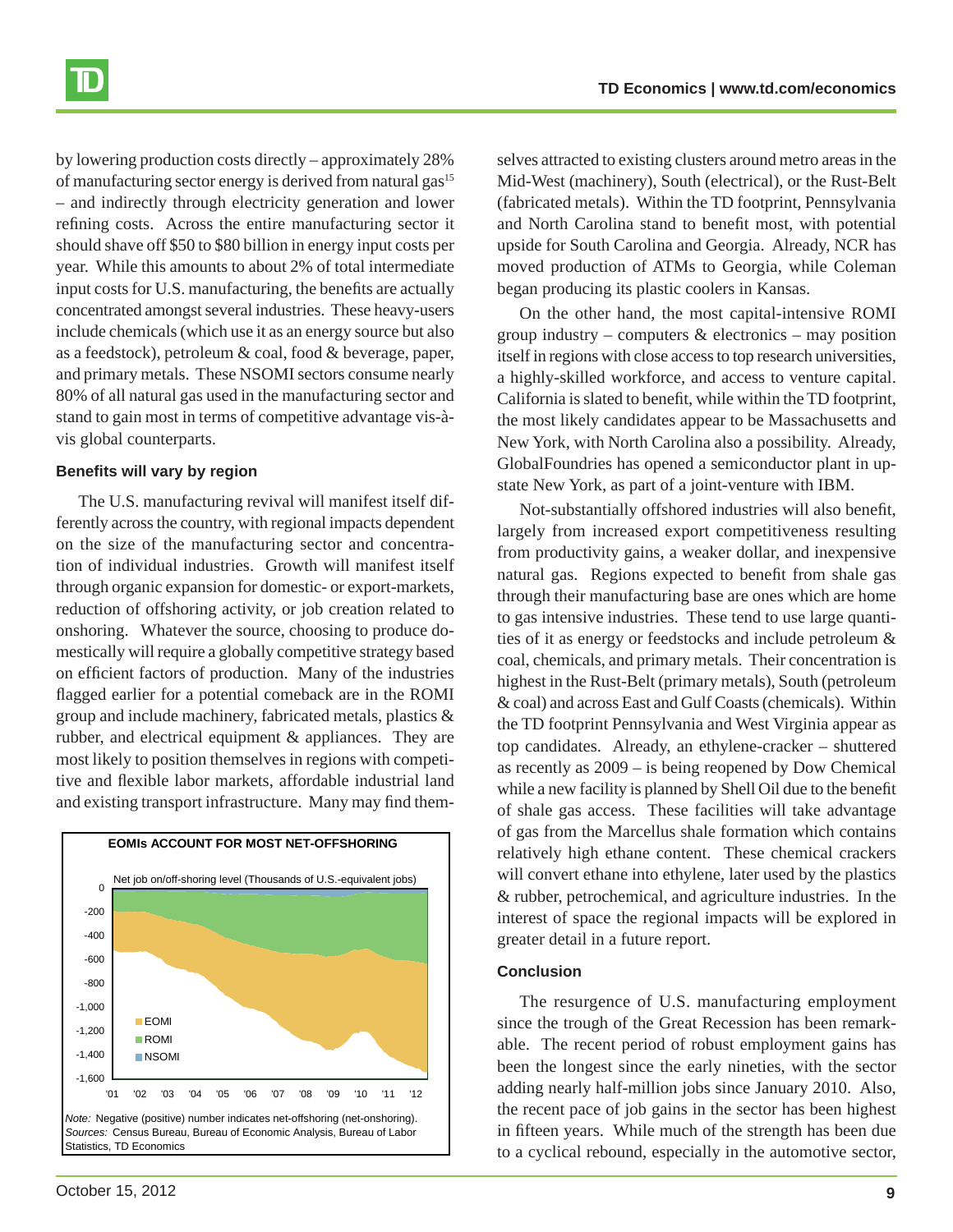

some can be attributed to the slowing trend of offshoring. In fact, approximately 56,000, or one-quarter of the jobs created over the last year is due to less firms moving production overseas. Changing global conditions are slowly beginning to erode China's advantages which have made it a manufacturing hub for many of the products consumed in America and elsewhere. The rapidly rising wages, which have been outpacing productivity gains, have steadily increased the unit labor costs of production. This is all the more apparent when accounting for the renminbi appreciation, both in nominal and real terms. Furthermore, risks associated with hauling goods across great distances together with volatile shipping costs and long lead-times have also contributed to the slowing trend. This is accentuated by a growing tendency towards customization and agile manufacturing. Moreover, the overarching trend of increased capital intensity has had a two-fold effect. Firstly, it has made labor-cost savings less important, weakening the case for offshoring. And secondly, it has accentuated the need for closer ties between production and R&D, benefits of IP protection, and potential security risks of producing offshore, thereby strengthening the case for onshoring.

Onshoring en masse is yet to emerge and unlikely to do

so for the manufacturing sector as a whole, but the aforementioned factors are beginning to set the stage for a sustained deceleration in offshoring activity as well as improving the competitive position of industries that did not offshore, or NSOMIs. A gradual comeback may be possible in some industries over the coming decade. This is especially likely across the recently-offshored manufacturing industries, or ROMIs, which tend to be relatively more capital intensive, as well as furniture. Interestingly, future onshoring may not involve shuttering of factories in China's established industrial clusters, but rather diverting their output from North American to the rapidly growing Asian market. At the same time the U.S. market would begin to be served by factories at home employing American workers. But jobs onshored will not be of the magnitude or skill-level as the ones that were lost to offshoring in the first place. Also, the near six million jobs lost over the past decade is unlikely to be made up fully in the foreseeable future. New manufacturing jobs will require less labor-content and consist of high-skilled, highly-productive positions, in which America has a competitive advantage. Exploiting this advantage is the only way American manufacturing can attain meaningful and lasting progress thereby leading to the industry's rebirth.

> *Michael Dolega Economist 416-983-0500*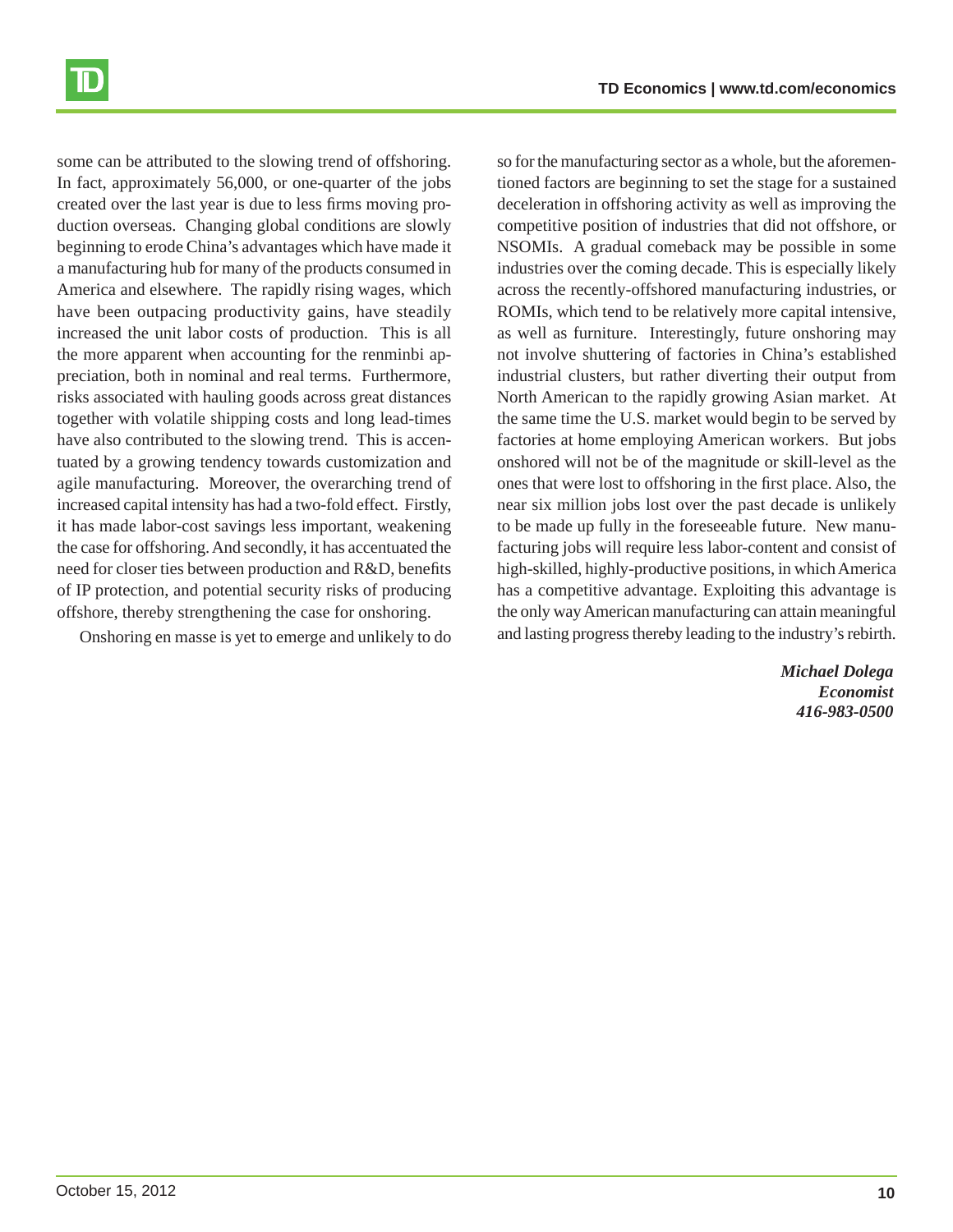| TABLE: NET ON/OFFSHORING LEVEL AND ACTIVITY BY INDUSTRY                                       |              |                                       |          |        |                                     |          |         |                                            |            |            |                                |         |         |  |
|-----------------------------------------------------------------------------------------------|--------------|---------------------------------------|----------|--------|-------------------------------------|----------|---------|--------------------------------------------|------------|------------|--------------------------------|---------|---------|--|
|                                                                                               |              | Jobs gained to exports<br>(Thousands) |          |        | Jobs lost to imports<br>(Thousands) |          |         | Job net-on/offshoring level<br>(Thousands) |            |            | Pace of on/offshoring activity |         |         |  |
|                                                                                               |              |                                       |          |        |                                     |          |         |                                            |            |            | (Thousands of jobs per year)   |         |         |  |
|                                                                                               | <b>NAICS</b> | $Dec-00$                              | $Jun-12$ | Change | $Dec-00$                            | $Jun-12$ | Change  | $Dec-00$                                   | $Jun-12$   | Change     | Mid-2000's                     | Current | Change  |  |
| Apparel and Leather & Allied                                                                  | 315,316      | 0.8                                   | 4.6      | 3.8    | 161.9                               | 665.8    | 503.9   | $-161.1$                                   | $-661.2$   | $-500.2$   | $-60.7$                        | $-90.0$ | $-29.3$ |  |
| <b>Miscellaneous</b>                                                                          | 339          | 1.0                                   | 7.4      | 6.4    | 106.9                               | 129.0    | 22.1    | $-106.0$                                   | $-121.6$   | $-15.7$    | $-8.2$                         | 10.8    | 19.0    |  |
| Furniture & Related                                                                           | 337          | 0.2                                   | 0.7      | 0.4    | 40.2                                | 87.4     | 47.2    | $-40.0$                                    | $-86.7$    | $-46.7$    | $-10.6$                        | 5.2     | 15.9    |  |
| <b>Textile Mills and Textile Product Mills</b>                                                | 313,314      | 0.7                                   | 2.3      | 1.6    | 15.5                                | 46.6     | 31.2    | $-14.8$                                    | $-44.3$    | $-29.5$    | $-4.8$                         | 0.2     | 5.0     |  |
| <b>EOMI</b>                                                                                   |              | 2.7                                   | 14.9     | 12.2   | 324.5                               | 928.8    | 604.3   | $-321.8$                                   | $-913.9$   | $-592.1$   | $-84.3$                        | $-73.8$ | 10.5    |  |
| <b>Computers &amp; Electronics</b>                                                            | 334          | 15.3                                  | 34.5     | 19.2   | 89.2                                | 386.6    | 297.5   | $-73.9$                                    | $-352.2$   | $-278.3$   | $-42.2$                        | $-3.2$  | 39.0    |  |
| <b>Electrical Equipment</b>                                                                   | 335          | 2.1                                   | 6.3      | 4.3    | 41.9                                | 93.5     | 51.6    | $-39.8$                                    | $-87.2$    | $-47.3$    | $-5.5$                         | $-5.7$  | $-0.1$  |  |
| <b>Fabricated Metals</b>                                                                      | 332          | 1.9                                   | 7.9      | 6.0    | 23.3                                | 79.3     | 56.1    | $-21.3$                                    | $-71.4$    | $-50.0$    | $-6.2$                         | $-7.3$  | $-1.1$  |  |
| Machinery                                                                                     | 333          | 10.3                                  | 31.8     | 21.6   | 23.4                                | 71.5     | 48.0    | $-13.2$                                    | $-39.6$    | $-26.4$    | $-7.4$                         | $-9.5$  | $-2.1$  |  |
| Plastics & Rubber                                                                             | 326          | 0.9                                   | 3.8      | 2.9    | 13.6                                | 41.9     | 28.2    | $-12.7$                                    | $-38.0$    | $-25.3$    | $-3.3$                         | $-2.2$  | 1.1     |  |
| <b>ROMI</b>                                                                                   |              | 30.5                                  | 84.4     | 53.9   | 191.4                               | 672.7    | 481.3   | $-160.9$                                   | $-588.3$   | $-427.4$   | $-64.6$                        | $-27.9$ | 36.7    |  |
| Food and Beverage & Tobbaco                                                                   | 311,312      | 1.8                                   | 8.2      | 6.4    | 1.7                                 | 6.7      | 5.0     | 0.1                                        | 1.4        | 1.4        | $-0.2$                         | 0.1     | 0.3     |  |
| Wood                                                                                          | 321          | 0.5                                   | 3.8      | 3.3    | 5.3                                 | 14.1     | 8.7     | $-4.8$                                     | $-10.3$    | $-5.4$     | $-1.5$                         | 1.0     | 2.5     |  |
| Paper                                                                                         | 322          | 2.1                                   | 6.4      | 4.3    | 2.3                                 | 7.3      | 5.0     | $-0.2$                                     | $-0.8$     | $-0.7$     | $-0.6$                         | 0.4     | 1.1     |  |
| Printing & Related                                                                            | 323          | 0.5                                   | 0.9      | 0.4    | 5.2                                 | 12.6     | 7.4     | $-4.7$                                     | $-11.6$    | $-6.9$     | $-1.3$                         | 0.2     | 1.5     |  |
| Petroleum & Coal                                                                              | 324          | 0.0                                   | 0.2      | 0.1    | 0.1                                 | 0.0      | $-0.1$  | $-0.1$                                     | 0.1        | 0.2        | 0.0                            | 0.0     | 0.0     |  |
| Chemicals                                                                                     | 325          | 5.2                                   | 16.6     | 11.4   | 3.6                                 | 19.3     | 15.7    | 1.6                                        | $-2.8$     | $-4.4$     | $-0.2$                         | $-1.4$  | $-1.3$  |  |
| Non-Metalic Minerals                                                                          | 327          | 1.0                                   | 2.1      | 1.1    | 13.7                                | 23.4     | 9.7     | $-12.7$                                    | $-21.3$    | $-8.6$     | $-1.1$                         | $-1.4$  | $-0.3$  |  |
| <b>Primary Metals</b>                                                                         | 331          | 1.5                                   | 5.4      | 3.9    | 4.5                                 | 7.3      | 2.8     | $-3.0$                                     | $-1.9$     | 1.1        | $-1.0$                         | $-1.4$  | $-0.4$  |  |
| <b>Transportation Equipment</b>                                                               | 336          | 6.7                                   | 33.0     | 26.3   | 7.3                                 | 26.3     | 19.0    | $-0.6$                                     | 6.7        | 7.3        | $-1.3$                         | 4.5     | 5.8     |  |
| <b>NSOMI</b>                                                                                  |              | 19.4                                  | 76.6     | 57.2   | 43.8                                | 117.0    | 73.2    | $-24.4$                                    | $-40.4$    | $-16.0$    | $-7.3$                         | 2.0     | 9.3     |  |
| <b>Fotal Manufacturing</b>                                                                    | $31 - 33$    | 52.5                                  | 175.9    | 123.4  | 559.7                               | 1,718.6  | 1,158.9 | $-507.2$                                   | $-1,542.7$ | $-1,035.5$ | $-156.2$                       | $-99.7$ | 56.5    |  |
| Cources: Cansus Rureau, Rureau of Economic Analysis, Rureau of Labor Statistics, TD Economics |              |                                       |          |        |                                     |          |         |                                            |            |            |                                |         |         |  |

## **TABLES**

*Sources:* Census Bureau, Bureau of Economic Analysis, Bureau of Labor Statistics, TD Economics

| TABLE: INDUSTRY EMPLOYMENT AND OUTPUT DETAILS  |              |                   |                                |                             |                             |                                                   |                |        |       |        |       |
|------------------------------------------------|--------------|-------------------|--------------------------------|-----------------------------|-----------------------------|---------------------------------------------------|----------------|--------|-------|--------|-------|
|                                                |              |                   | Output (value-<br>added)       | Value-<br>added<br>per hour | Relative<br>size<br>(hours) | Relative<br>size<br>(output)                      |                |        |       |        |       |
|                                                |              |                   | <b><i><u>Sbillions</u></i></b> | \$/hr                       |                             | %                                                 |                |        |       |        |       |
|                                                | <b>NAICS</b> | Level<br>(Jan-90) | Level<br>(Jan-00)              | Level<br>(Jun-12)           | Chng.<br>$(1990 - 00)$      | Chng.<br>Chng.<br>(2000-Jun12)<br>$(y/y, Jun-12)$ |                | (2010) |       | (2010) |       |
| Food and Beverage & Tobbaco                    | 311,312      | 1,726             | 1,767                          | 1,661                       | 41                          | $-106$                                            | 16             | 207.4  | 62.0  | 13.9   | 12.2  |
| <b>Textile Mills and Textile Product Mills</b> | 313.314      | 747               | 616                            | 233                         | $-131$                      | $-383$                                            | $-6$           | 15.6   | 32.6  | 2.0    | 0.9   |
| Apparel and Leather & Allied                   | 315,316      | 1,075             | 575                            | 177                         | $-500$                      | $-398$                                            | $-4$           | 11.8   | 33.5  | 1.5    | 0.7   |
| Wood                                           | 321          | 557               | 625                            | 329                         | 68                          | $-296$                                            | -4             | 22.3   | 32.2  | 2.9    | 1.3   |
| Paper                                          | 322          | 647               | 609                            | 392                         | $-38$                       | $-217$                                            | $\overline{1}$ | 56.6   | 66.9  | 3.5    | 3.3   |
| Printing & Related                             | 323          | 806               | 807                            | 456                         | $\Omega$                    | $-351$                                            | $-13$          | 31.7   | 33.3  | 3.9    | 1.9   |
| Petroleum & Coal                               | 324          | 152               | 123                            | 113                         | $-29$                       | $-10$                                             | $\mathbf{1}$   | 171.8  | 687.3 | 1.0    | 10.1  |
| Chemicals                                      | 325          | 1.036             | 985                            | 798                         | $-51$                       | $-187$                                            | 11             | 226.1  | 135.7 | 6.9    | 13.3  |
| Plastics & Rubber                              | 326          | 824               | 957                            | 647                         | 134                         | $-311$                                            | 15             | 66.5   | 49.4  | 5.6    | 3.9   |
| <b>Non-Metalic Minerals</b>                    | 327          | 540               | 552                            | 362                         | 12                          | $-191$                                            | $-6$           | 35.1   | 45.9  | 3.2    | 2.1   |
| <b>Primary Metals</b>                          | 331          | 688               | 625                            | 409                         | $-63$                       | $-216$                                            | 18             | 43.2   | 53.6  | 3.3    | 2.5   |
| <b>Fabricated Metals</b>                       | 332          | 1,620             | 1,730                          | 1,407                       | 110                         | $-323$                                            | 57             | 120.6  | 45.2  | 11.1   | 7.1   |
| Machinery                                      | 333          | 1,423             | 1,453                          | 1,106                       | 30                          | $-348$                                            | 49             | 139.7  | 66.0  | 8.8    | 8.2   |
| <b>Computers &amp; Electronics</b>             | 334          | 1,940             | 1,782                          | 1,109                       | $-158$                      | $-672$                                            | $\overline{2}$ | 264.9  | 116.1 | 9.5    | 15.6  |
| <b>Electrical Equipment</b>                    | 335          | 648               | 590                            | 374                         | $-57$                       | $-216$                                            | $\overline{7}$ | 44.2   | 58.9  | 3.1    | 2.6   |
| <b>Transportation Equipment</b>                | 336          | 2,066             | 2,092                          | 1,461                       | 26                          | $-631$                                            | 84             | 126.5  | 43.2  | 12.2   | 7.4   |
| Furniture & Related                            | 337          | 617               | 678                            | 349                         | 61                          | $-329$                                            | $-5$           | 29.5   | 41.8  | 2.9    | 1.7   |
| Miscellaneous                                  | 339          | 684               | 726                            | 583                         | 42                          | $-143$                                            | 6              | 88.6   | 78.3  | 4.7    | 5.2   |
| Miscellaneous (Medical)                        | 3391         | 284               | 306                            | 317                         | 23                          | 10                                                | 5              |        |       |        |       |
| Miscellaneous (Other)                          | 3399         | 405               | 425                            | 266                         | 20                          | $-159$                                            | $\Omega$       |        |       |        |       |
| <b>Total Manufacturing</b>                     | $31 - 33$    | 17,796            | 17.292                         | 11.962                      | $-504$                      | $-5.330$                                          | 224            | 1701.9 | 70.7  | 100.0  | 100.0 |

*Sources* : Bureau of Economic Analysis, Bureau of Labor Statistics, TD Economics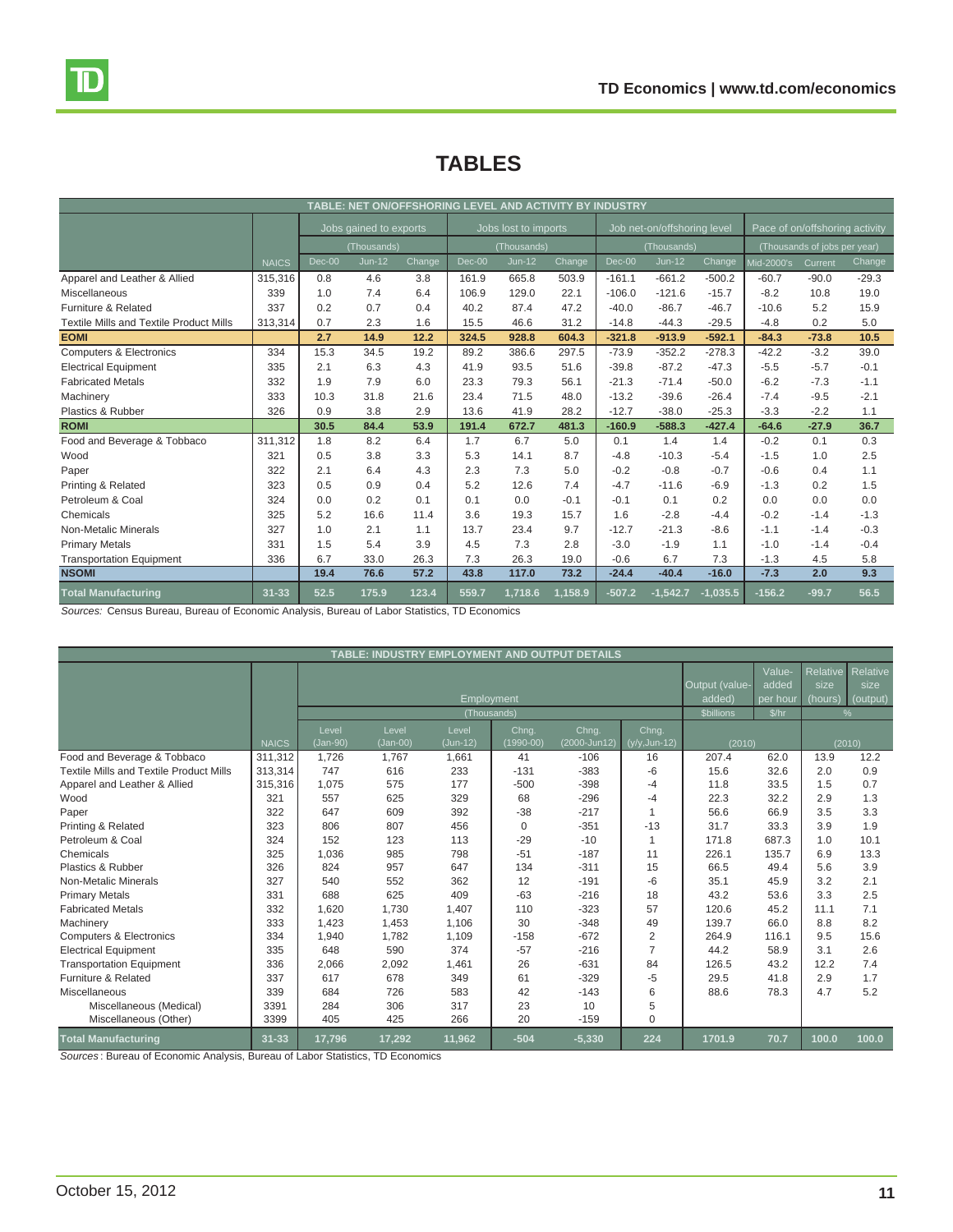

### **APPENDIX**

#### **Construction of job net-on/offshoring level**

In order to estimate the impact of offshoring (and onshoring) on manufacturing jobs we must convert the trade figures to equivalent jobs. Imports from country  $c$ , for instance, can be thought of in terms of jobs lost as a result of the manufacturing work required to produce imported goods no longer performed domestically, but instead in country *c*. For each industry *i*, the quantitity of jobs lost in due to import-substitution from country *c* will then be a function of: total U.S. industry *i* imports from country *c*, nominal gross-output of domestic industry *i*, and the number of employees in industry *i, or*:

*imports*<sub>c,*i*</sub> *imports*<sub>c,*i*</sub> *<i>(gross-output*/employment<sub>*i*</sub></sub>)

The nominal gross-output per worker measure of productivity is admittedly not a perfect one. However, it is a necessary one for the sake of consistency, as trade data are expressed in current-dollar, gross-output terms. In the same vein, we calculate the jobs gained in industry *i* from (or supported by) exports to country *c* as:

*exports*<sub>c,*i*</sub> *exports*<sub>c,*i*</sub> *exports*<sub>c,*i*</sub> *c (gross-output*/*employment<sub>i</sub>*)

Thus, the net job on/offshoring level to country *c* in industry  $i$  is defined as the difference of these two measures, or:

### $net\_jobs\_on-offshored_{c,i} =$

*jobs\_gained\_from\_exports<sub>c,i</sub> - jobs\_lost\_to\_imports*<sub>c,i</sub>

Thus, any industry with a positive net job on/offshoring level would be a net onshorer, such as transportation equipment. In this industry, exports to China support more jobs than have been lost due to imports from China. A negative net job on/offshoring level industry, like computers & electronics, on the other hand has sustained far more job losses due to imports from China than the exports there are supporting. The more negative the level, the more of an offshorer the industry is. The more positive, the more of an onshorer.

The industry on/offshoring level will change as trade patterns change. For example, the computers & electronics industry net-offshored 278,000 jobs since December 2000. This is manifested in its on/offshoring level falling from -89,000 jobs to -352,000 jobs. It has become even

more offshored. On the other hand, transportation equipment has net-onshored 7,300 jobs since December 2000, with it's net on/offshoring level rising from -600 to 6,700 jobs.

Lastly, we can also look at the pace of activity which could be positive, negative, or zero at any given point in time. For instance, furniture & related industry is currently (over the last six months ending June 2012) bringing 5,200 jobs per year back home (a positive figure). But in the mid-2000's it was loosing 10,600 thousand to offshoring (the pace of on/offshoring was negative then).

#### **Making it more timely**

The concepts presented above, while helpful in analysing longer-term trends, fail to allow for analysis of more recent movements due to the fact that GDP by industry data – unlike trade which is monthly – is published at an annual frequency. In order to remedy that shortcoming – and to allow for analysis of very recent history – we develop a GDP by industry measure at a monthly frequency. While both value-added and gross-output measures are constructed, it is the gross-output measure that is used here for consistency with trade data.

Generating the gross-output GDP by industry is done by regressing each industry annual gross-output on annual averages of industrial production for each industry as well as industry-specific deflators, or:

 $\frac{1}{2}$  *gross-output*<sub>i</sub> =  $beta_{0,i}$  +  $beta_{1,i}$ <sup>\*</sup> $IP_i$  +  $beta_{2,i}$ <sup>\*</sup> $\frac{1}{2}$ *deflator*<sub>i</sub>

The estimated coefficients (beta<sub>0,i</sub>,beta<sub>1,i</sub>,beta<sub>2,i</sub>) are then used to construct the monthly gross-output measure by substituting in monthly industrial production and monthly deflator data. The constructed measure was backtested by annualizing and comparing to actual annual data, with satisfactory accuracy. Constructing this measure and using together with the published trade data allows us for a more timely measure and enables ongoing analysis of on/ offshoring trends.